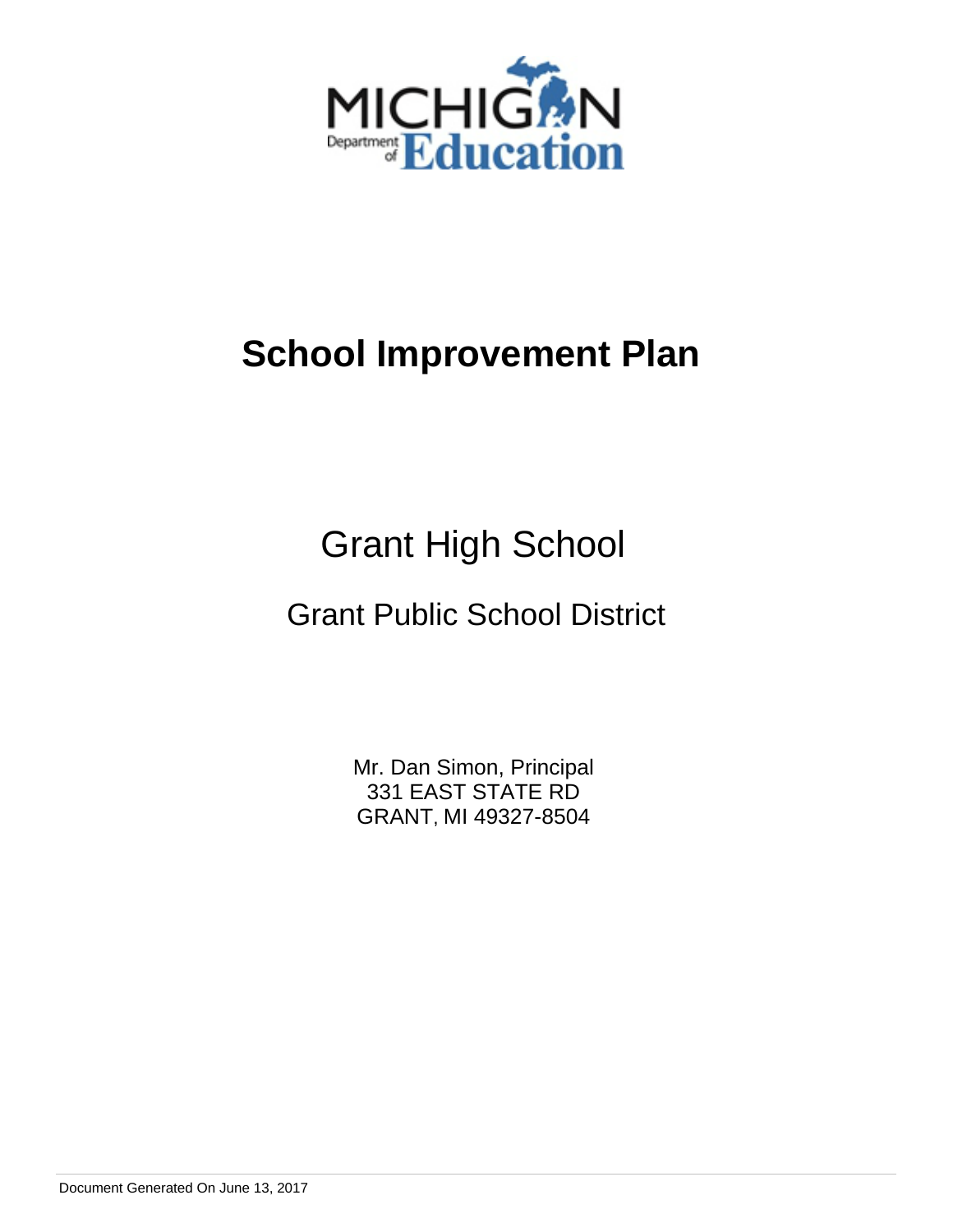# **TABLE OF CONTENTS**

### **Improvement Plan Assurance**

### **Plan for School Improvement Plan**

| Goal 7: Command of evidence when working with informational and nonfiction text 12                                        |  |
|---------------------------------------------------------------------------------------------------------------------------|--|
| Goal 8: Demonstrate the ability to analyze a source for the author's use of evidence, reasoning, stylistic and persuasive |  |
|                                                                                                                           |  |
| Goal 9: Proficiency in use of grammar, punctuation, vocabulary words in context, correct usage of common problems         |  |
|                                                                                                                           |  |
|                                                                                                                           |  |
|                                                                                                                           |  |
|                                                                                                                           |  |
|                                                                                                                           |  |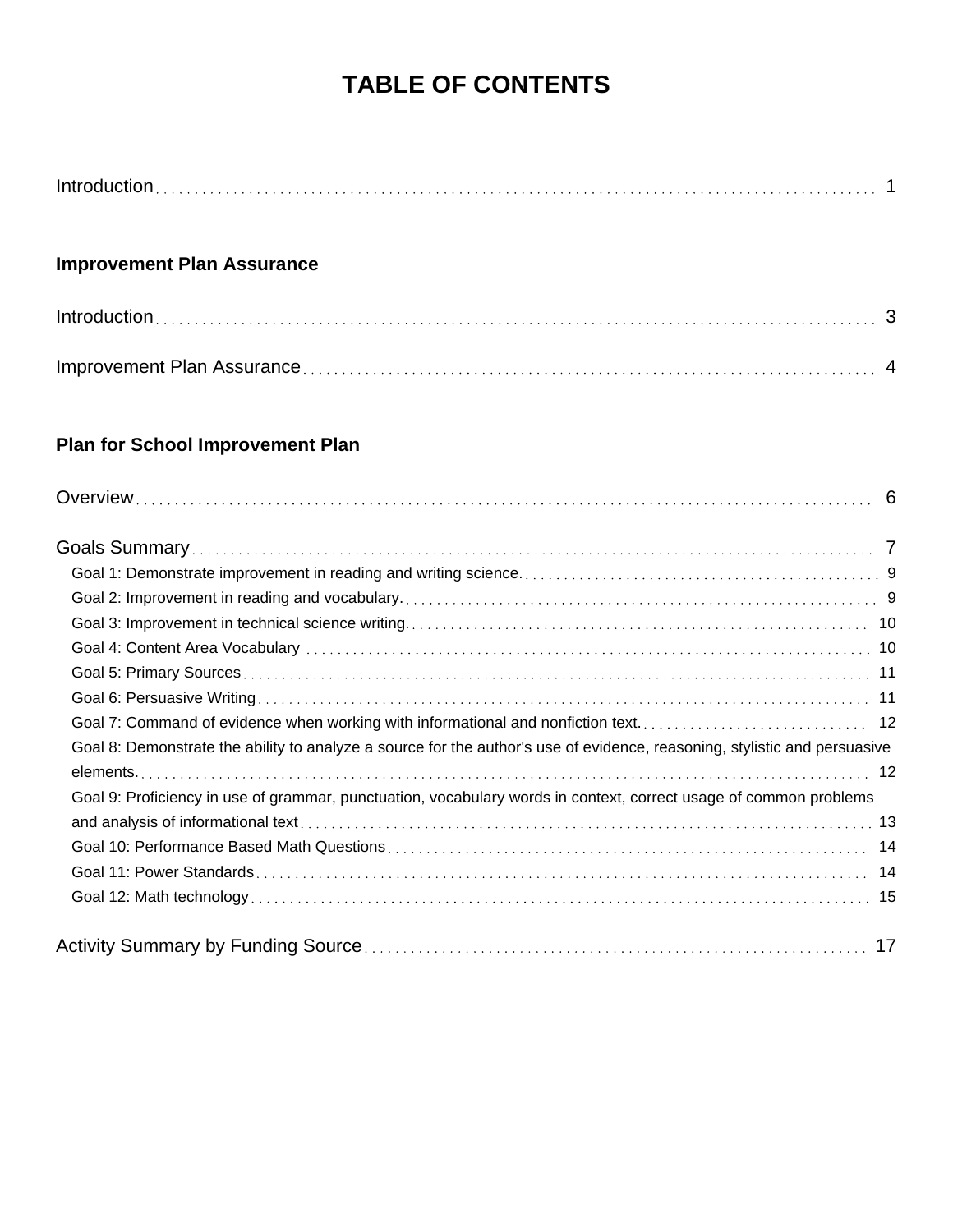### **Introduction**

The SIP is a planning tool designed to address student achievement and system needs identified through the school's comprehensive needs assessment (CNA). Additionally, the SIP provides a method for schools to address the school improvement planning requirements of Public Act 25 of the Revised School Code and the Elementary and Secondary Education Act (ESEA) as applicable.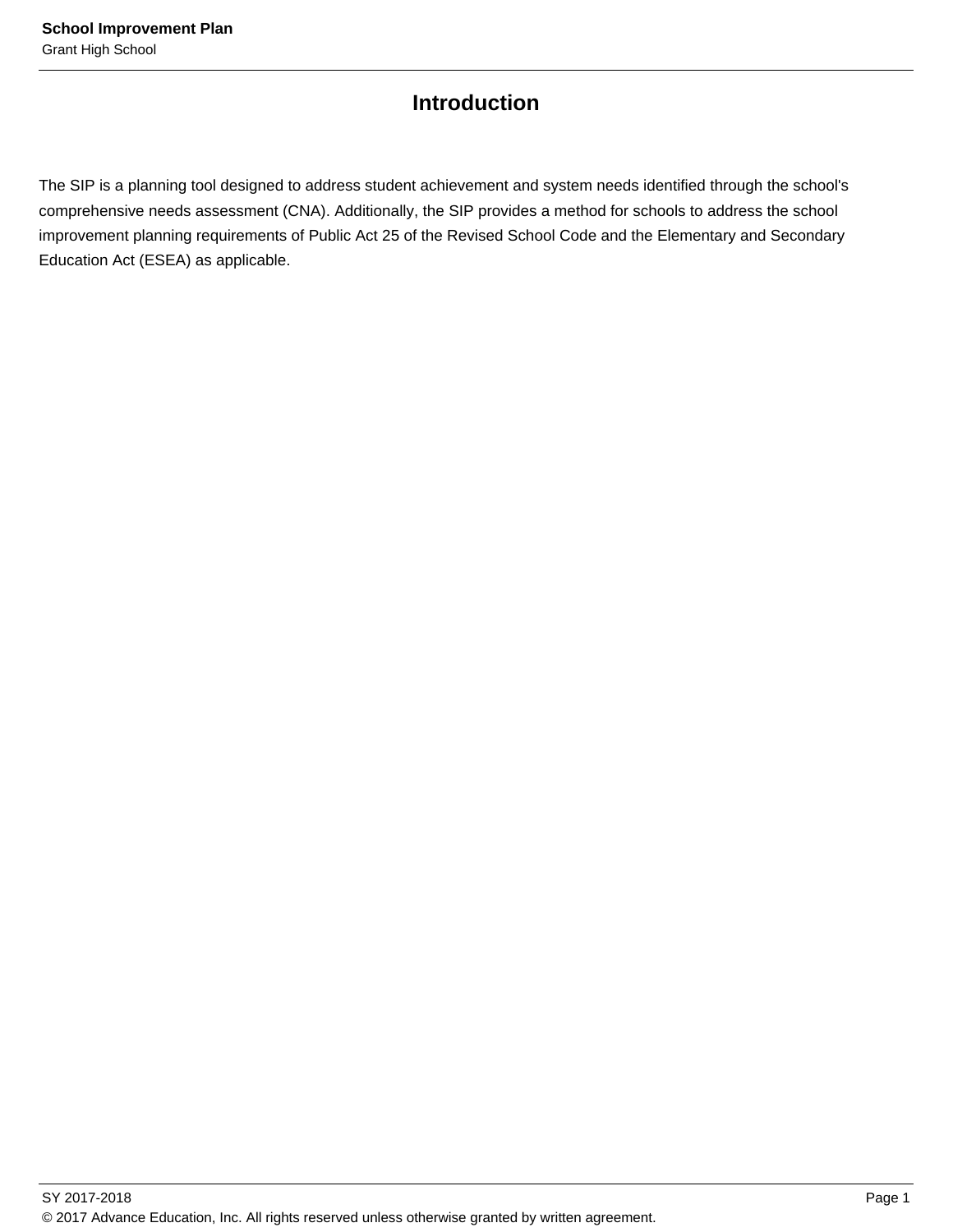# **Improvement Plan Assurance**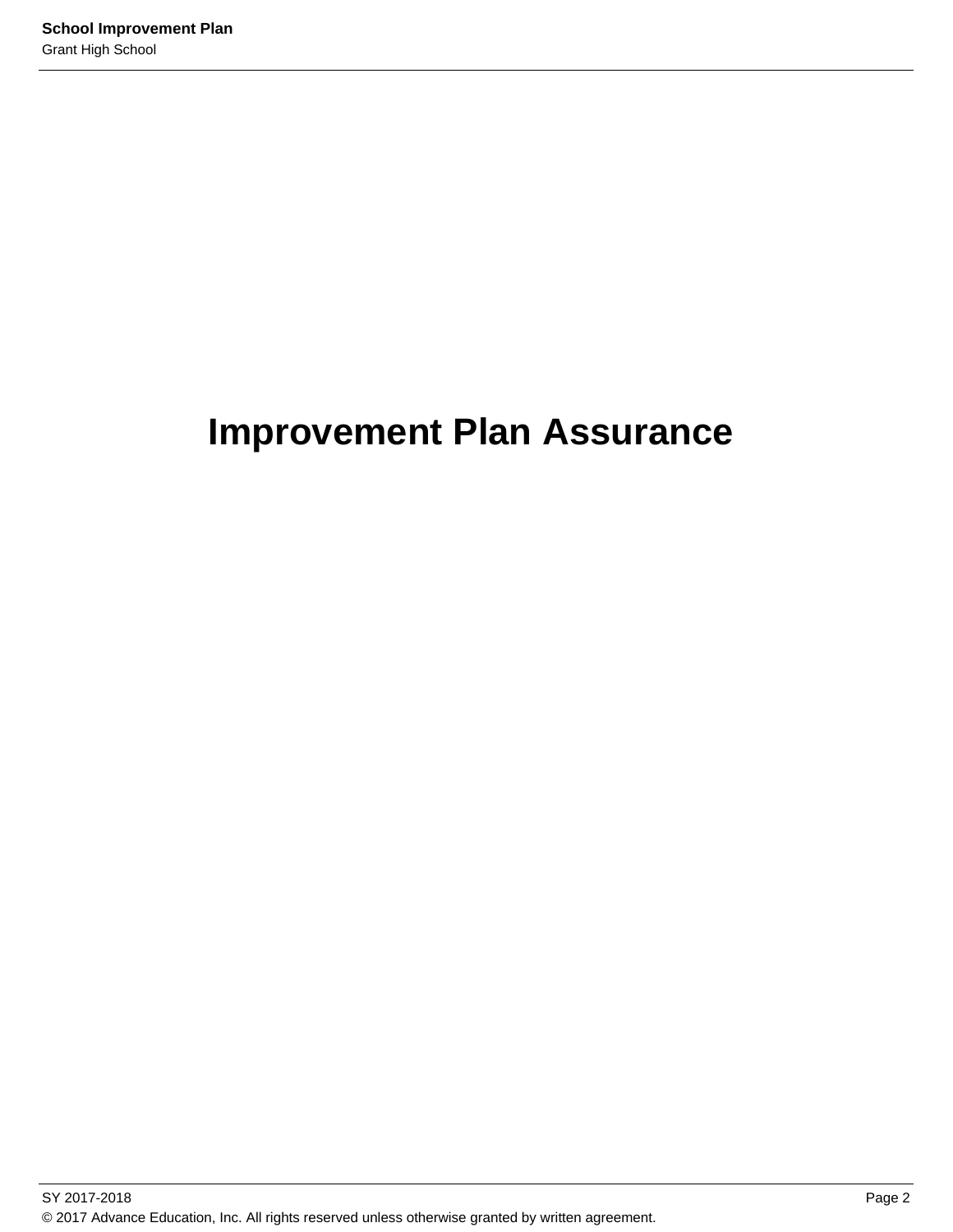### **Introduction**

During the 2016-2017 school year, schools will have two options for Goals and Plans. 1. Update Goals and Plans, if necessary, based on analysis of data and Program Evaluation; 2. Complete and upload the Abbreviated Goals and Plans template into ASSIST, based on analysis of data and Program Evaluation.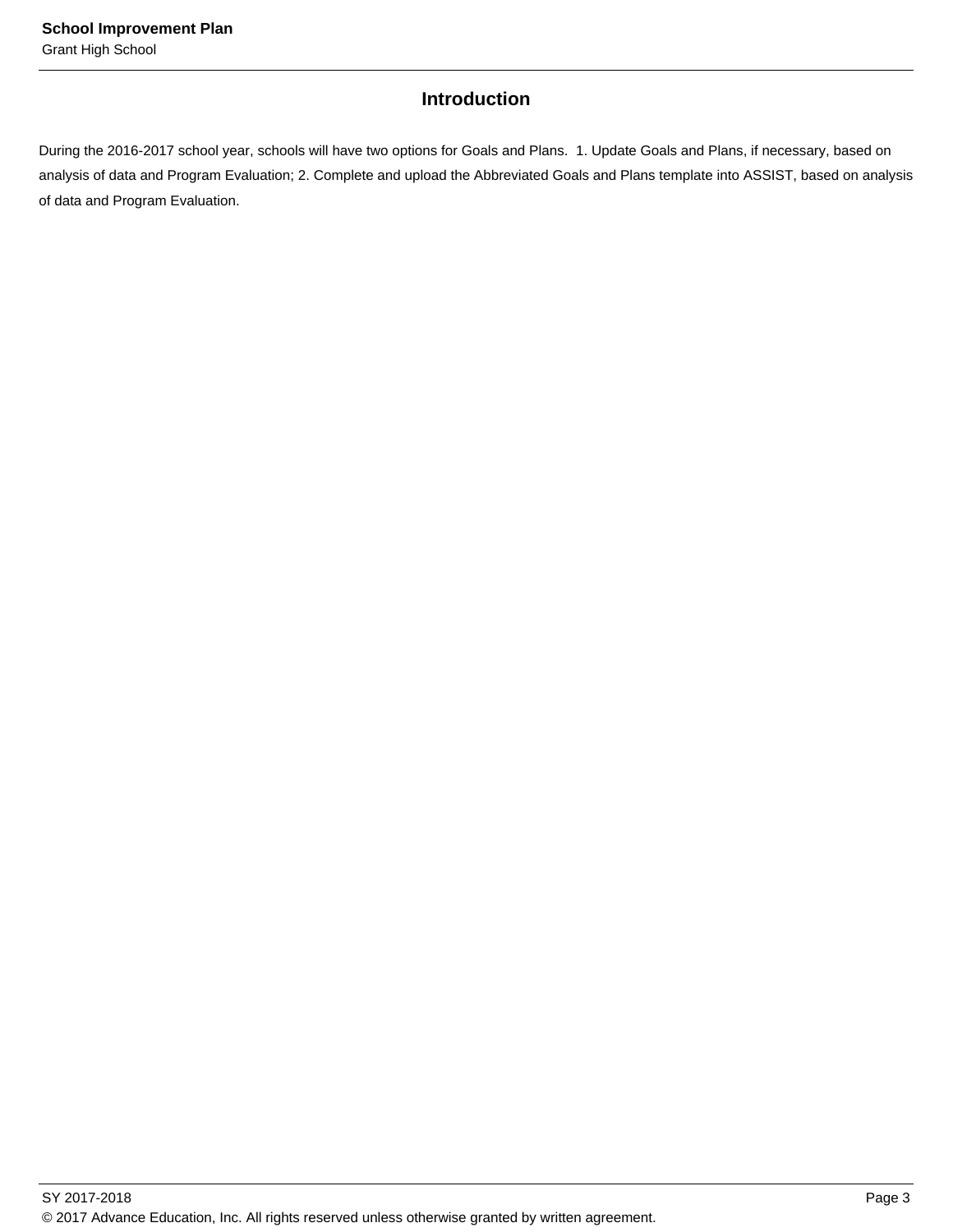### **Improvement Plan Assurance**

| Label | Assurance                                                | <b>Response</b>            | <b>Comment</b>                 | ⊺Attachment |
|-------|----------------------------------------------------------|----------------------------|--------------------------------|-------------|
| . .   | IWhich option was chosen for Goals and Plans? IGoals and | Plans in<br><b>IASSIST</b> | See Goals and Plans in ASSIST. |             |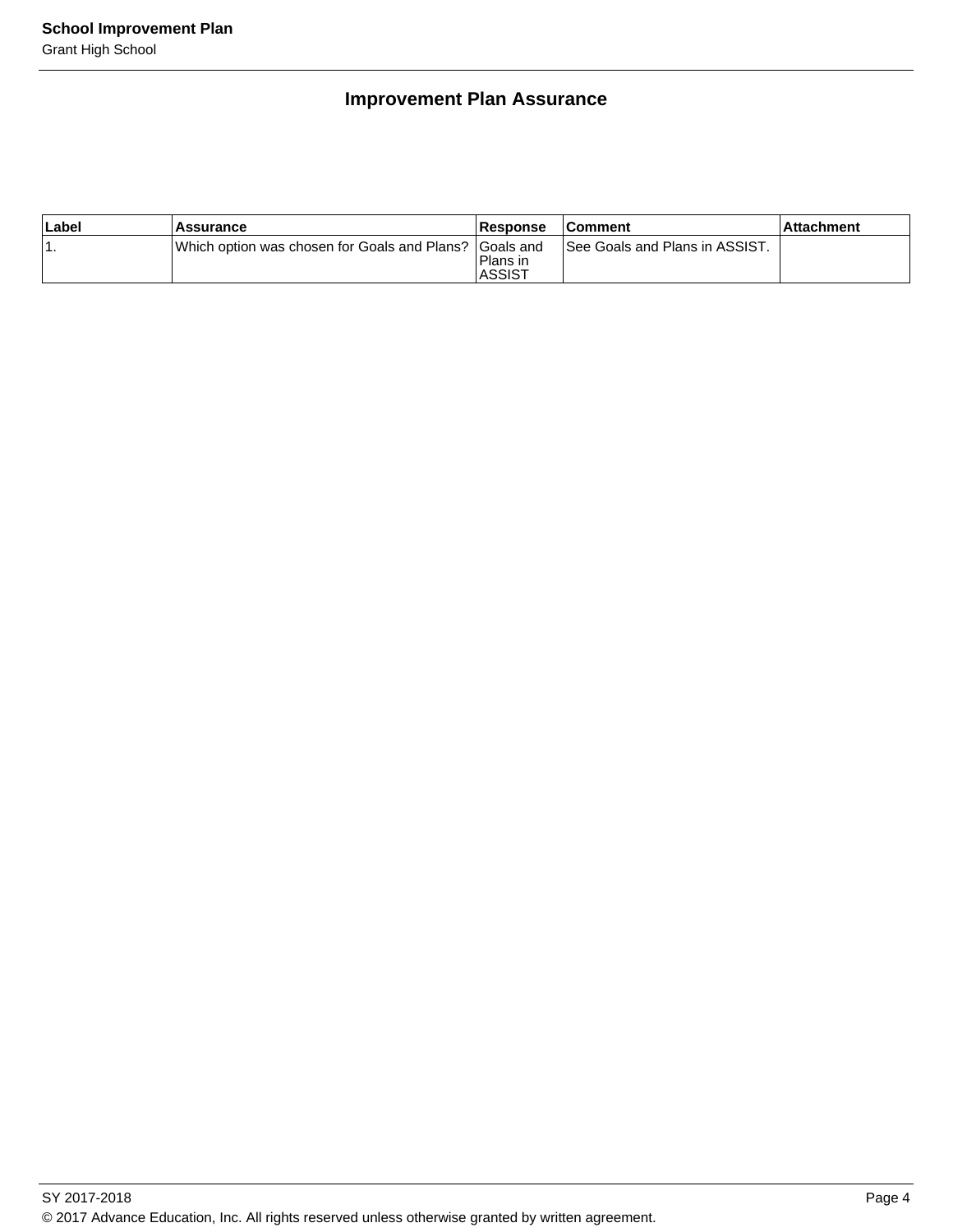# **Plan for School Improvement Plan**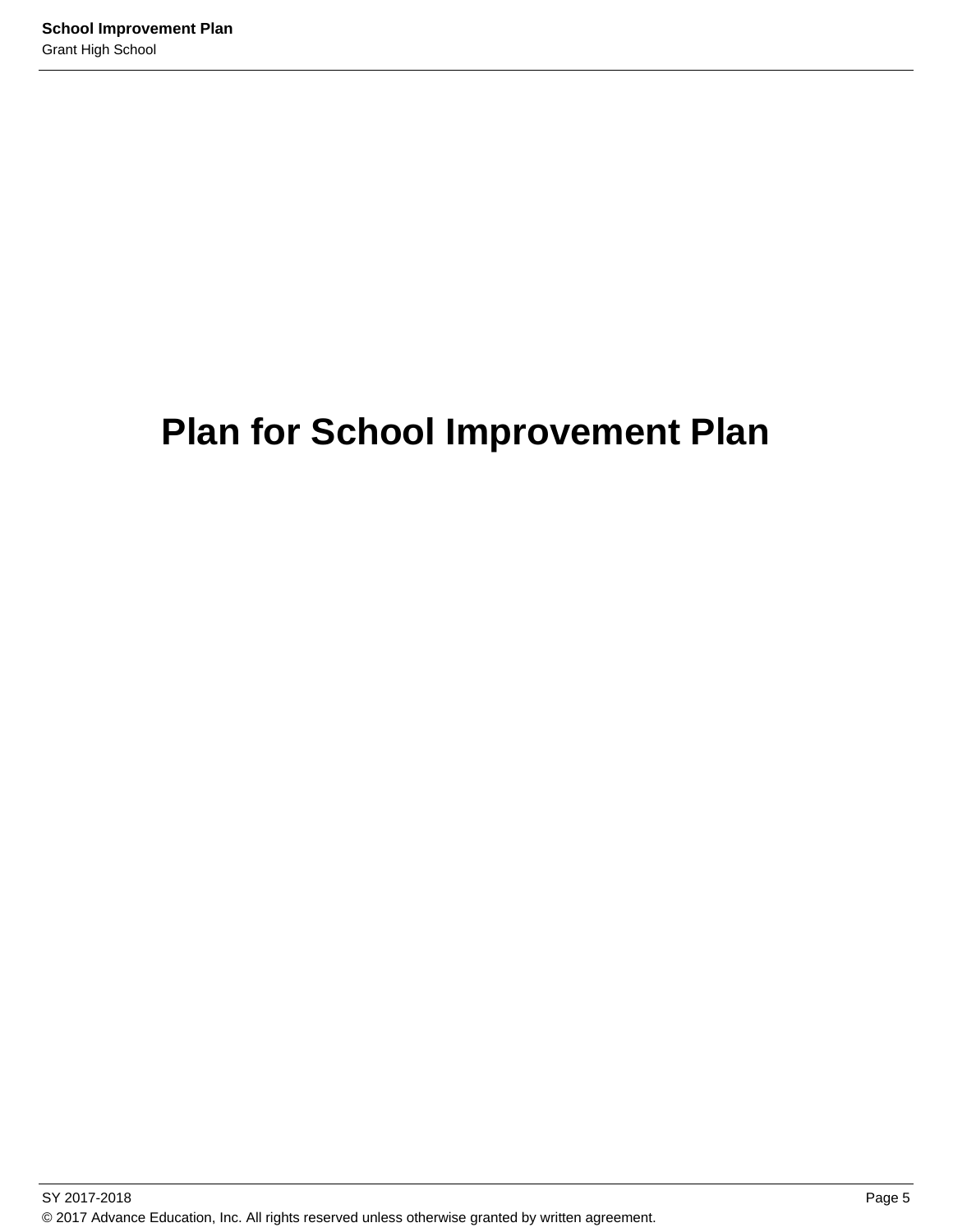## **Overview**

### **Plan Name**

Plan for School Improvement Plan

### **Plan Description**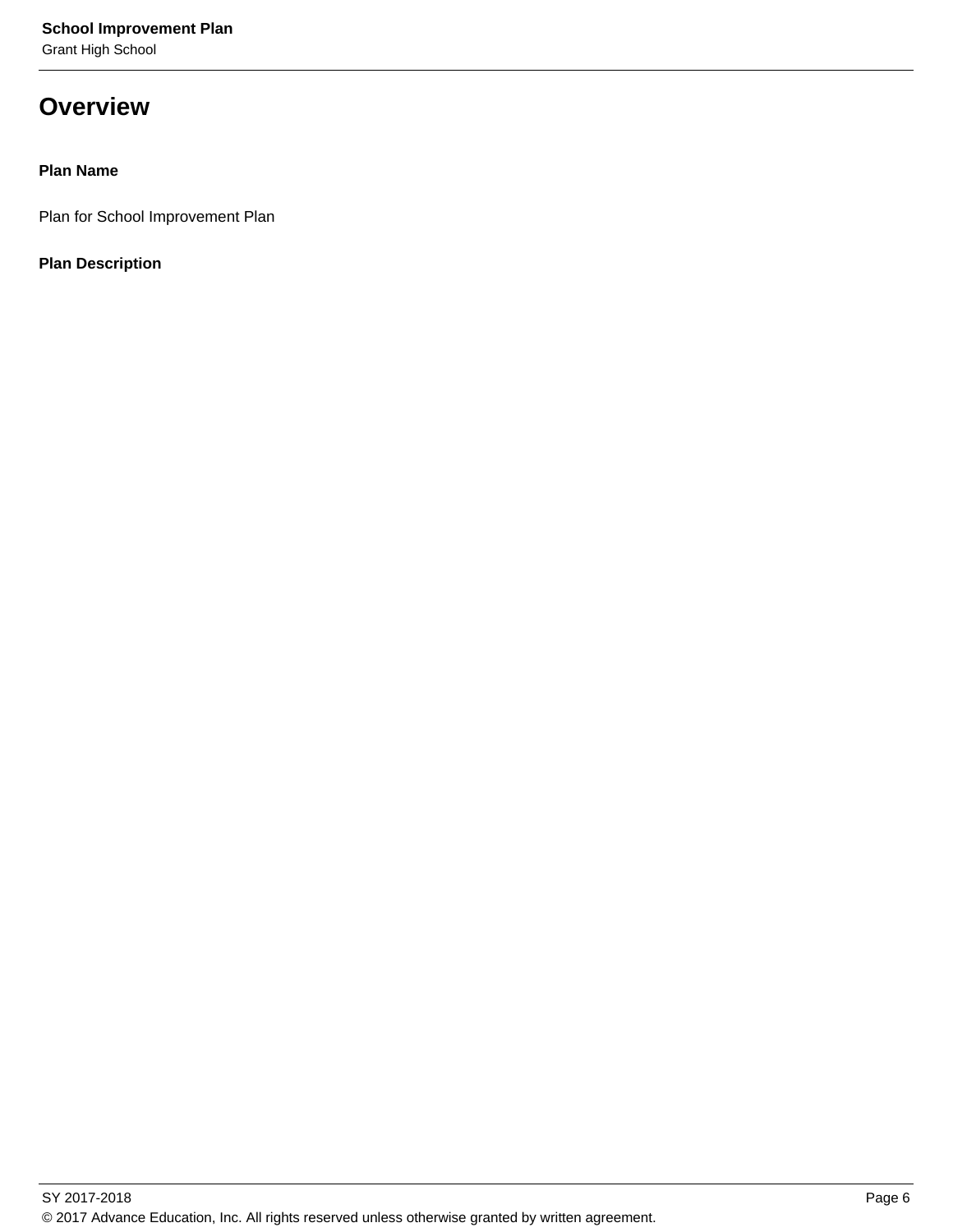## **Goals Summary**

**The following is a summary of the goals encompassed in this plan. The details for each goal are available in the next section.**

| $\#$           | <b>Goal Name</b>                                                                                                                                      | <b>Goal Details</b>                             | <b>Goal Type</b> | <b>Total Funding</b> |
|----------------|-------------------------------------------------------------------------------------------------------------------------------------------------------|-------------------------------------------------|------------------|----------------------|
| $\mathbf{1}$   | Demonstrate improvement in reading and writing<br>science.                                                                                            | Objectives: 1<br>Strategies: 1<br>Activities: 1 | Academic         | \$0                  |
| $\overline{2}$ | Improvement in reading and vocabulary.                                                                                                                | Objectives: 1<br>Strategies: 1<br>Activities: 1 | Academic         | \$0                  |
| 3              | Improvement in technical science writing.                                                                                                             | Objectives: 1<br>Strategies: 1<br>Activities: 1 | Academic         | \$0                  |
| $\overline{4}$ | <b>Content Area Vocabulary</b>                                                                                                                        | Objectives: 1<br>Strategies: 1<br>Activities: 1 | Academic         | \$0                  |
| 5              | <b>Primary Sources</b>                                                                                                                                | Objectives: 1<br>Strategies: 1<br>Activities: 1 | Academic         | \$0                  |
| 6              | Persuasive Writing                                                                                                                                    | Objectives: 1<br>Strategies: 1<br>Activities: 1 | Academic         | \$0                  |
| $\overline{7}$ | Command of evidence when working with<br>informational and nonfiction text.                                                                           | Objectives: 1<br>Strategies: 1<br>Activities: 1 | Academic         | \$0                  |
| 8              | Demonstrate the ability to analyze a source for the<br>author's use of evidence, reasoning, stylistic and<br>persuasive elements.                     | Objectives: 1<br>Strategies: 1<br>Activities: 1 | Academic         | \$0                  |
| 9              | Proficiency in use of grammar, punctuation,<br>vocabulary words in context, correct usage of<br>common problems and analysis of informational<br>text | Objectives: 1<br>Strategies: 1<br>Activities: 1 | Academic         | \$0                  |
| 10             | <b>Performance Based Math Questions</b>                                                                                                               | Objectives: 1<br>Strategies: 1<br>Activities: 1 | Academic         | \$0                  |
| 11             | <b>Power Standards</b>                                                                                                                                | Objectives: 1<br>Strategies: 1<br>Activities: 1 | Academic         | l\$0                 |
| 12             | Math technology                                                                                                                                       | Objectives: 1<br>Strategies: 1<br>Activities: 1 | Academic         | \$0                  |

#### SY 2017-2018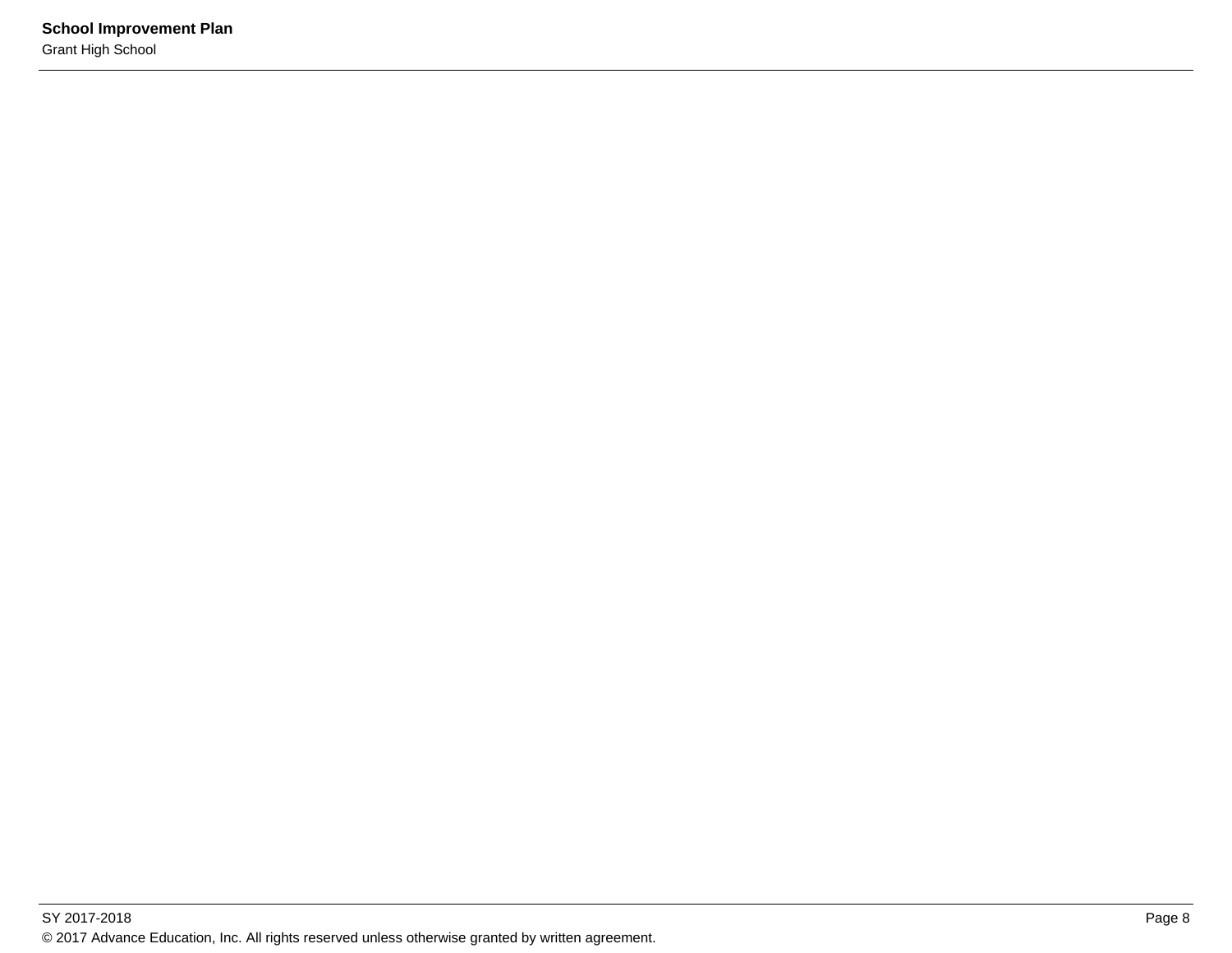### **Goal 1: Demonstrate improvement in reading and writing science.**

#### **Measurable Objective 1:**

70% of Ninth, Tenth, Eleventh and Twelfth grade Black or African-American, Asian, Bottom 25%, Bottom 30%, White, Economically Disadvantaged, Free/ReducedLunch, Gifted and Talented, Hispanic or Latino, Improvement from 10th to 12th Grade, Improvement from 8th to 10th Grade, Students with Disabilities, English Learners, Two or More Races, American Indian or Alaska Native, Native Hawaiian or Other Pacific Islander and Top 75% students will demonstrate a proficiency of 65% growth in their reading and writing of science journals with a focus on closing the gap of the bottom 30% in Science by 06/06/2018 as measured by demonstrationof understanding of science journals along with students ability to write in a science journal format..

#### **Strategy 1:**

Power Standard Formative Assessment - Students will be given power standard quizzes bi-weekly to accomplish goal.

Category: Science

Research Cited: Common Core, Next Generation State Science Standards, SAT

Tier: Tier 1

| <b>Activity - Journals</b>                                                                          | ∣Activit∨<br>Type | Tier   | <b>Phase</b>      | Begin Date End Date         | <b>Resource</b><br> Assigned | <b>Source Of</b><br><b>IFundina</b> | <b>Staff</b><br><b>Responsibl</b> |
|-----------------------------------------------------------------------------------------------------|-------------------|--------|-------------------|-----------------------------|------------------------------|-------------------------------------|-----------------------------------|
| Students will have access to science journals in various form of Direct<br>text and reading levels. | ∣Instruction      | Tier 1 | <b>Ilmplement</b> | 08/28/2017  06/06/2018  \$0 |                              | <b>General</b><br>Fund              | 'Science<br><b>PLC</b>            |

### **Goal 2: Improvement in reading and vocabulary.**

#### **Measurable Objective 1:**

70% of Ninth, Tenth, Eleventh and Twelfth grade Black or African-American, Asian, Bottom 25%, Bottom 30%, White, Economically Disadvantaged, Free/ReducedLunch, Gifted and Talented, Hispanic or Latino, Improvement from 10th to 12th Grade, Improvement from 8th to 10th Grade, Students with Disabilities, English Learners, Two or More Races, American Indian or Alaska Native, Native Hawaiian or Other Pacific Islander and Top 75% students will demonstrate a proficiency of65% growth in their comprehension and ability to analyze an author's claim in with a focus on closing the gap of the bottom 30% in Science by 06/06/2018 asmeasured by the essay the students create after reading the informational texts..

#### **Strategy 1:**

Informational Texts - Students will be assigned to read a minimum of one informational text per month.

Category: Science

Research Cited: Common Core, Next Generation State Standards, SAT

Tier: Tier 1

| <b>Activity - Class Reading</b> | <b>Activity</b><br>Type | 'Tier | <b>IPhase</b> | Begin Date End Date |  | Resource<br> Assigned | Source Of<br>Funding | <b>Staff</b><br>Responsibl |
|---------------------------------|-------------------------|-------|---------------|---------------------|--|-----------------------|----------------------|----------------------------|
|---------------------------------|-------------------------|-------|---------------|---------------------|--|-----------------------|----------------------|----------------------------|

#### SY 2017-2018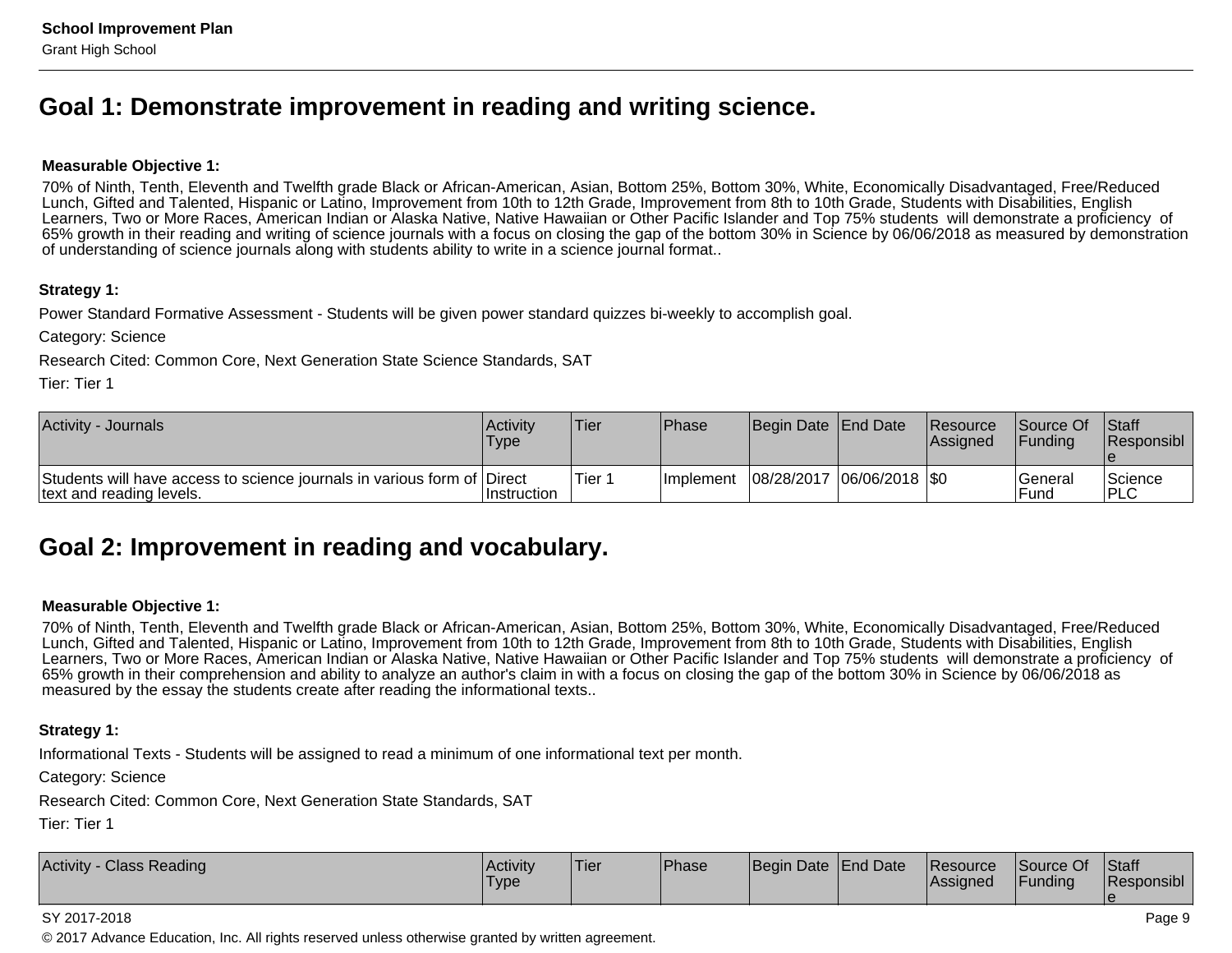| Students<br>strates a<br>uave i<br>'ıtın<br>∩al/wr<br>∩urr<br>nn<br>-tna<br>WIII<br><br>scientist's<br>claim. | ่<br>∣Dırect<br>uction<br>∖Instr | $\sim$<br>IG | 10R<br>O8.<br>-- | ٦∩۰<br>un/<br>-<br>. . | $\cdot$ $\sim$<br>ا س | lNc<br>. .<br>aurec: | science |
|---------------------------------------------------------------------------------------------------------------|----------------------------------|--------------|------------------|------------------------|-----------------------|----------------------|---------|
|                                                                                                               |                                  |              |                  |                        |                       |                      |         |

### **Goal 3: Improvement in technical science writing.**

#### **Measurable Objective 1:**

70% of Ninth, Tenth, Eleventh and Twelfth grade Black or African-American, Asian, Bottom 25%, Bottom 30%, White, Economically Disadvantaged, Free/ReducedLunch, Gifted and Talented, Hispanic or Latino, Improvement from 10th to 12th Grade, Improvement from 8th to 10th Grade, Students with Disabilities, English Learners, Two or More Races, American Indian or Alaska Native, Native Hawaiian or Other Pacific Islander and Top 75% students will demonstrate a proficiency of 65% growth in their technical science writing and complex lab procedures with a focus on closing the gap of the bottom 30% in Science by 06/06/2018 as measured bytheir writing in lab reports and research papers per unit..

#### **Strategy 1:**

Technical Writing - Through the use of lab reports created by the students during hands-on activities and research papers, students will display their understanding and

growth.

Category: Science

Research Cited: Common Core and Next Generation State Standards

Tier: Tier 1

| Activity - Lab Time                                                                                                                                                            | Activity<br>Type             | <b>Tier</b> | <b>IPhase</b>     | Begin Date End Date         | <b>Resource</b><br><b>Assigned</b> | <b>Source Of</b><br><b>IFunding</b> | <b>Staff</b><br>Responsibl |
|--------------------------------------------------------------------------------------------------------------------------------------------------------------------------------|------------------------------|-------------|-------------------|-----------------------------|------------------------------------|-------------------------------------|----------------------------|
| Students will have the opportunity to participate in hands-on<br>activities to demonstrate their understanding of the objectives<br>as well as their technical writing skills. | Direct<br><b>Instruction</b> | Tier 1      | <b>Ilmplement</b> | 08/28/2017  06/06/2018  \$0 |                                    | No Funding Science<br>Required      | <b>IPLC</b>                |

### **Goal 4: Content Area Vocabulary**

#### **Measurable Objective 1:**

70% of Ninth, Tenth, Eleventh and Twelfth grade Black or African-American, Asian, Bottom 25%, Bottom 30%, White, Economically Disadvantaged, Free/ReducedLunch, Gifted and Talented, Hispanic or Latino, Improvement from 10th to 12th Grade, Improvement from 8th to 10th Grade, Students with Disabilities, English Learners, Two or More Races, American Indian or Alaska Native, Native Hawaiian or Other Pacific Islander and Top 75% students will demonstrate a proficiency of65% growth in content area vocabulary with a focus on closing the gap of the bottom 30% in Social Studies by 06/06/2018 as measured by percentage of studentswho can demonstrate mastery from pre-post tests...

#### **Strategy 1:**

Pre-Post Tests - Students will complete vocabulary pre-post tests at the beginning and end of each semester.

Category: Social Studies

Research Cited: Red Book

#### SY 2017-2018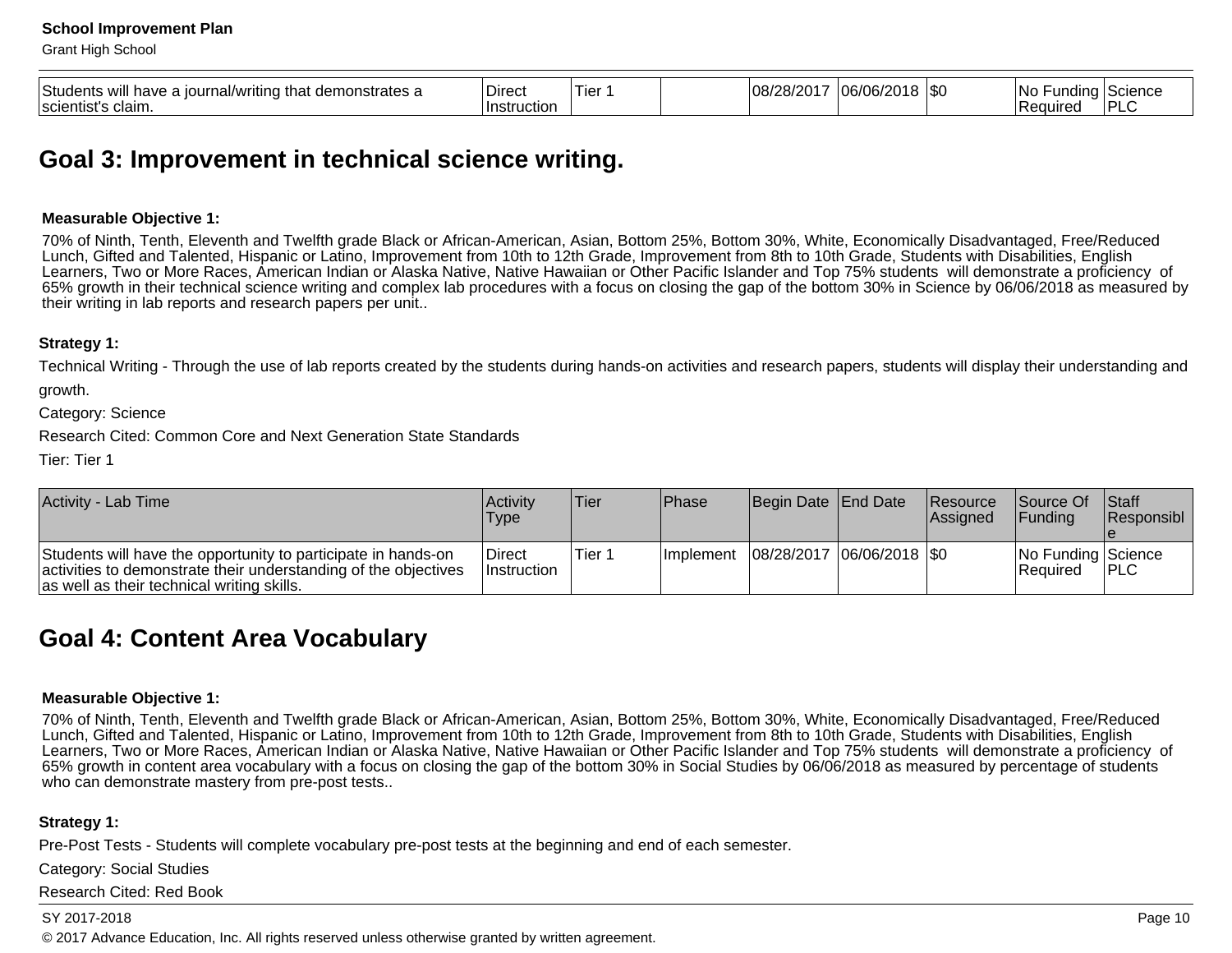Tier: Tier 1

| <b>Activity - Vocabulary Content</b>                                                            | Activity<br>'Type      | <b>Tier</b> | <b>Phase</b> | Begin Date End Date         | Resource<br>lAssianed | <b>Source Of</b><br><b>IFundina</b> | <b>Staff</b><br><b>Responsibl</b> |
|-------------------------------------------------------------------------------------------------|------------------------|-------------|--------------|-----------------------------|-----------------------|-------------------------------------|-----------------------------------|
| Students will be immersed in content area vocabulary on a<br>daily basis and be assessed weekly | Direct<br>∣Instruction | Tier 1      | Ilmplement   | 08/28/2017  06/06/2018  \$0 |                       | No Funding Social<br>l Reauired     | <b>Studies</b><br>'PLC            |

### **Goal 5: Primary Sources**

#### **Measurable Objective 1:**

70% of Ninth, Tenth, Eleventh and Twelfth grade Black or African-American, Asian, Bottom 25%, Bottom 30%, White, Economically Disadvantaged, Free/ReducedLunch, Gifted and Talented, Hispanic or Latino, Improvement from 10th to 12th Grade, Improvement from 8th to 10th Grade, Students with Disabilities, English Learners, Two or More Races, American Indian or Alaska Native, Native Hawaiian or Other Pacific Islander and Top 75% students will demonstrate a proficiency of65% growth in understanding primary resourceswith a focus on closing the gap of the bottom 30% in Social Studies by 06/06/2018 as measured by summativeassessments following each unit..

#### **Strategy 1:**

Integration of Primary Sources - A primary source document will be integrated into each unit test.

Category: Social Studies

Research Cited: Social Studies PLC

Tier: Tier 1

| <b>Activity - Primary Documents</b>                                                                                            | Activity<br>Type                     | <b>Tier</b> | Phase             | Begin Date End Date         | <b>Resource</b><br><b>Assigned</b> | <b>Source Of</b><br><b>IFunding</b> | <b>Staff</b><br><b>Responsibl</b> |
|--------------------------------------------------------------------------------------------------------------------------------|--------------------------------------|-------------|-------------------|-----------------------------|------------------------------------|-------------------------------------|-----------------------------------|
| As part of the Social Studies curriculum, students will read and<br>review primary source documents 3 to 4 times per semester. | <b>IDirect</b><br><b>Instruction</b> | Tier 1      | <b>Ilmplement</b> | 08/28/2017  06/06/2018  \$0 |                                    | No Funding Social<br>Required       | <b>Studies</b><br>IPLC            |

## **Goal 6: Persuasive Writing**

#### **Measurable Objective 1:**

70% of Ninth, Tenth, Eleventh and Twelfth grade Black or African-American, Asian, Bottom 25%, Bottom 30%, White, Economically Disadvantaged, Free/ReducedLunch, Gifted and Talented, Hispanic or Latino, Improvement from 10th to 12th Grade, Improvement from 8th to 10th Grade, Students with Disabilities, English Learners, Two or More Races, American Indian or Alaska Native, Native Hawaiian or Other Pacific Islander and Top 75% students will demonstrate a proficiency of65% growth in their persuasive essayswith a focus on closing the gap of the bottom 30% in Social Studies by 06/06/2018 as measured by the increase in studentsability to write a persuasive essay based on a rubric..

#### SY 2017-2018

en and the set of the set of the set of the set of the set of the set of the set of the set of the set of the set of the set of the set of the set of the set of the set of the set of the set of the set of the set of the se © 2017 Advance Education, Inc. All rights reserved unless otherwise granted by written agreement.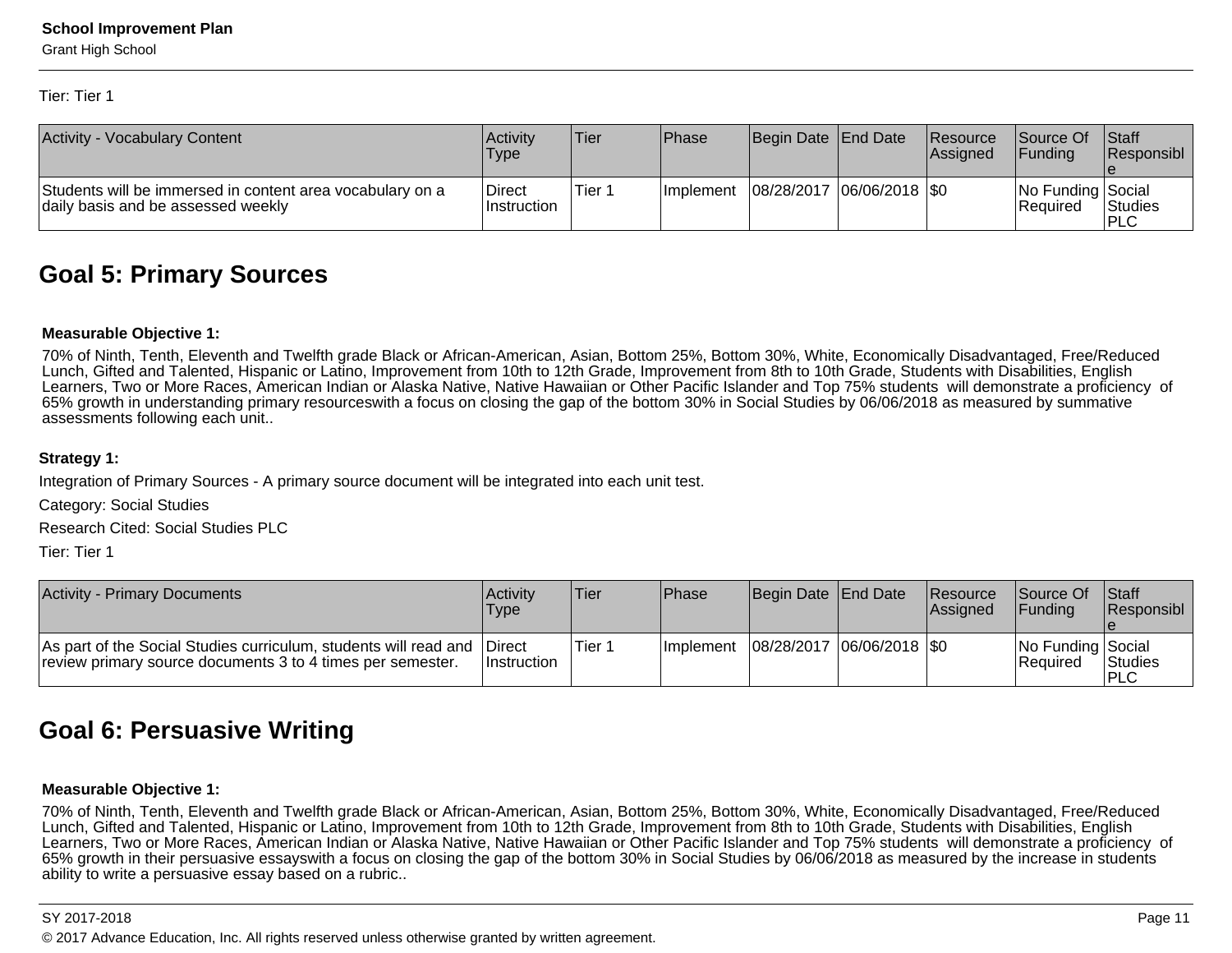#### **Strategy 1:**

Current Events - Students will use current events from various publications to persuade others of their view.

Category: Social Studies

Research Cited: Social Studies PLC

Tier: Tier 1

| Activity - Technology Usage                                                                                                                                | Activity<br>Type              | lTier   | <b>IPhase</b>     | Begin Date End Date         | <b>Resource</b><br>lAssianed | <b>Source Of</b><br><b>IFundina</b> | <b>Staff</b><br><b>Responsibl</b> |
|------------------------------------------------------------------------------------------------------------------------------------------------------------|-------------------------------|---------|-------------------|-----------------------------|------------------------------|-------------------------------------|-----------------------------------|
| Each time there is a persuasive essay to be written, students<br>will be shown the exemplars of other work so that students<br>understand the expectation. | <b>Direct</b><br>∣Instruction | 'Tier 1 | <b>Ilmplement</b> | 08/28/2017  06/06/2018  \$0 |                              | No Funding Social<br>l Reauired     | <b>Studies</b><br>IPLC            |

## **Goal 7: Command of evidence when working with informational and nonfiction text.**

#### **Measurable Objective 1:**

70% of Ninth, Tenth, Eleventh and Twelfth grade Black or African-American, Asian, Bottom 25%, Bottom 30%, White, Economically Disadvantaged, Free/ReducedLunch, Gifted and Talented, Hispanic or Latino, Improvement from 10th to 12th Grade, Improvement from 8th to 10th Grade, Students with Disabilities, English Learners, Two or More Races, American Indian or Alaska Native, Native Hawaiian or Other Pacific Islander and Top 75% students will demonstrate a proficiency of65% growth by supporting answers with evidence with a focus on closing the gap of the bottom 30% in English Language Arts by 06/06/2018 as measured by thepercent of students who can support their claims using a variety of sources..

#### **Strategy 1:**

Textual Evidence - As students are reading literary sources in the classroom, they will be required to support their conclusions with textual evidence. We will use a variety of sources for this as we work through our curriculum. We will discuss successes and logistics during PLC in order to hold one another accountable and todetermine how best to help the students find success.

Category: English/Language Arts

Research Cited: Common Core Standard RL.1, MASSP Redesigned SAT

Tier: Tier 1

| <b>Activity - Critical Thinking Questions</b>                                                                           | Activity<br>Type         | 'Tier  | <b>Phase</b> | Begin Date End Date |                   | <b>Resource</b><br><b>Assigned</b> | <b>Source Of</b><br><b>IFundina</b>   | <b>Staff</b><br><b>Responsibl</b> |
|-------------------------------------------------------------------------------------------------------------------------|--------------------------|--------|--------------|---------------------|-------------------|------------------------------------|---------------------------------------|-----------------------------------|
| Questions in the Step format will be included in unit tests,<br>warm-up or closure activities, and various other tasks. | l Direct<br>∣Instruction | Tier 1 |              | 08/28/2017          | / 06/06/2018  \$0 |                                    | No Funding English<br><b>Required</b> | <b>IPLC</b>                       |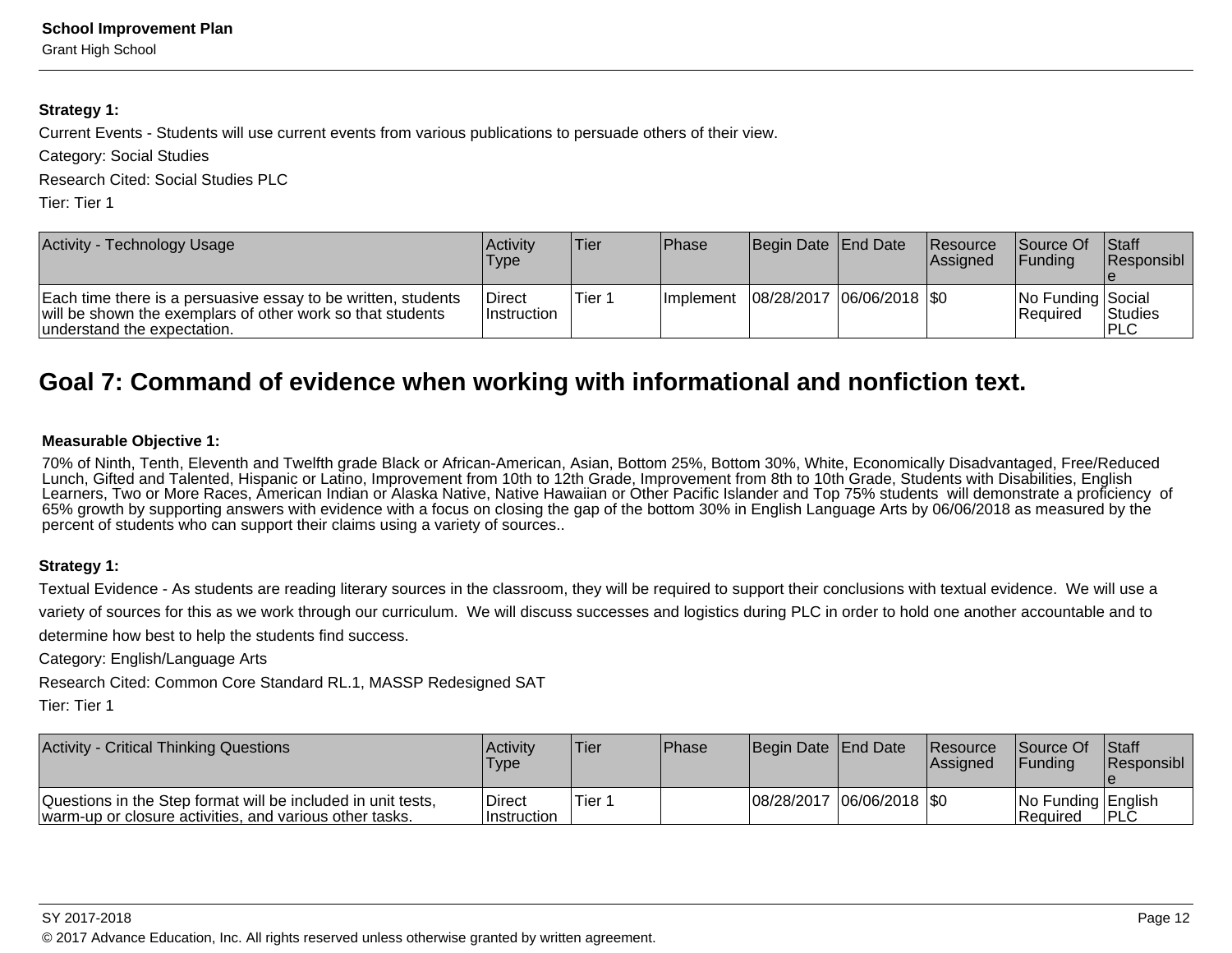# **Goal 8: Demonstrate the ability to analyze a source for the author's use of evidence, reasoning,stylistic and persuasive elements.**

#### **Measurable Objective 1:**

70% of Ninth, Tenth, Eleventh and Twelfth grade Black or African-American, Asian, Bottom 25%, Bottom 30%, White, Economically Disadvantaged, Free/ReducedLunch, Gifted and Talented, Hispanic or Latino, Improvement from 10th to 12th Grade, Improvement from 8th to 10th Grade, Students with Disabilities, English Learners, Two or More Races, American Indian or Alaska Native, Native Hawaiian or Other Pacific Islander and Top 75% students will demonstrate a proficiency of 65% growth in analyzing how an author builds an argument to persuade with a focus on closing the gap of the bottom 30% in English Language Arts by 06/06/2018 asmeasured by the percentage of students who can show mastery of this objective through their writing assignments..

#### **Strategy 1:**

Outlining steps an author takes - Using a variety of sources, students will be required to outline the steps an author takes to formulate his/her argument. We will alsowork with students regarding meaningful quotations, techniques of paraphrasing, and the recognition of word choice and emotion.

Category: English/Language Arts

Research Cited: Common Core Standard RL3 and RI3, MASSP Redesigned SAT

Tier: Tier 1

| <b>Activity - Persuasive Writing Analysis</b>                                                                                                                                                                   | Activitv<br>Type             | Tier   | Phase             | Begin Date End Date         | <b>Resource</b><br><b>Assigned</b> | <b>Source Of</b><br>IFundina    | <b>Staff</b><br> Responsibl |
|-----------------------------------------------------------------------------------------------------------------------------------------------------------------------------------------------------------------|------------------------------|--------|-------------------|-----------------------------|------------------------------------|---------------------------------|-----------------------------|
| Using various persuasive writings, we will guide students<br>through the various steps of this task; paraphrasing, quoting,<br>analyzing work choice, recognizing words of emotion,<br>Idetraining amain ideas. | Direct<br><b>Instruction</b> | Tier 1 | <b>Ilmplement</b> | 08/28/2017  06/06/2018  \$0 |                                    | No Funding English<br>IReauired | PLC                         |

# **Goal 9: Proficiency in use of grammar, punctuation, vocabulary words in context, correct usageof common problems and analysis of informational text**

#### **Measurable Objective 1:**

70% of Ninth, Tenth, Eleventh and Twelfth grade Black or African-American, Asian, Bottom 25%, Bottom 30%, White, Economically Disadvantaged, Free/ReducedLunch, Gifted and Talented, Hispanic or Latino, Improvement from 10th to 12th Grade, Improvement from 8th to 10th Grade, Students with Disabilities, English Learners, Two or More Races, American Indian or Alaska Native, Native Hawaiian or Other Pacific Islander and Top 75% students will demonstrate a proficiency of 65% growth in they use of punctuation through informational text in English Language Arts by 06/06/2018 as measured by marked improvement in their performanceof power standard quizzes throughout the year..

#### **Strategy 1:**

Formatted 4 week cycle - Using our current power standards paragraphs, vocabulary words for our various texts, common usage problems as found in grammar books,

#### SY 2017-2018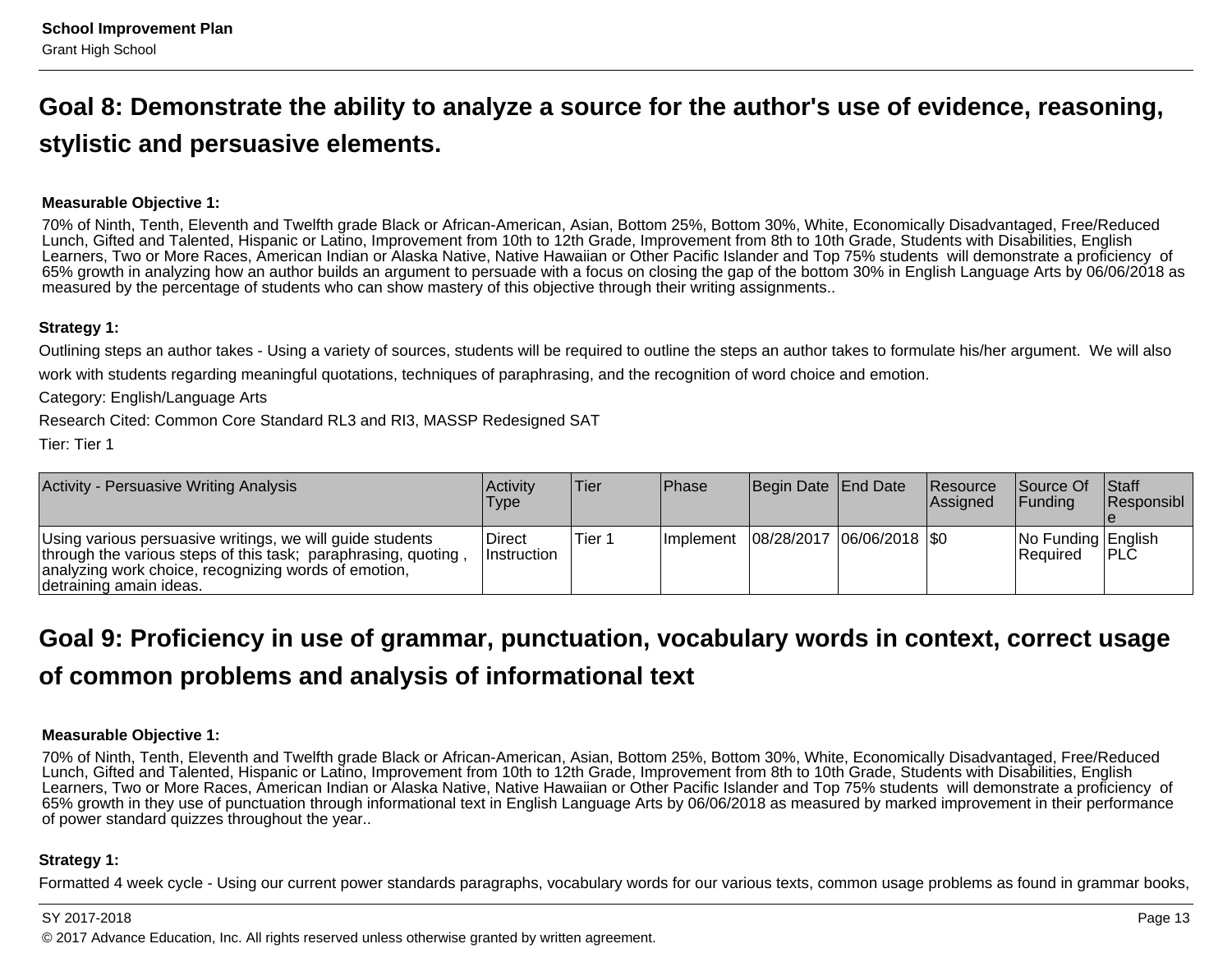Grant High School

and NewsELA documents, we will address all of the issues in a format four-week cycle.

Category: English/Language Arts

Research Cited: Red Book, Grammar Books

Tier: Tier 1

| Activity - Bi-weekly Formative Assessment                                                                                                                                                                                                | Activity<br>Type              | Tier    | <b>Phase</b>                              | Begin Date End Date | Resource<br>Assigned | Source Of<br><b>IFunding</b>          | <b>Staff</b><br>Responsibl |
|------------------------------------------------------------------------------------------------------------------------------------------------------------------------------------------------------------------------------------------|-------------------------------|---------|-------------------------------------------|---------------------|----------------------|---------------------------------------|----------------------------|
| Each day will focus on one of the tasks. As a class, we will<br>work through the strategies and knowledge necessary for its<br>completion. Quizzes will occur every other Friday to determine<br>student achievement on a regular basis. | ∣Direct<br><b>Instruction</b> | lTier 1 | Implement   08/28/2017   06/06/2018   \$0 |                     |                      | No Funding English<br><b>Required</b> | <b>IPLC</b>                |

### **Goal 10: Performance Based Math Questions**

#### **Measurable Objective 1:**

70% of Ninth, Tenth, Eleventh and Twelfth grade Black or African-American, Asian, Bottom 25%, Bottom 30%, White, Economically Disadvantaged, Free/Reduced<br>Lunch, Gifted and Talented, Hispanic or Latino, Improvement from 10t Learners, Two or More Races, American Indian or Alaska Native, Native Hawaiian or Other Pacific Islander and Top 75% students will demonstrate a proficiency of 65% growth in the use of mathematics to explain their reasoning in solving open ended problems with a focus on closing the gap of the bottom 30% in Mathematics by06/06/2018 as measured by pre/post assessment..

#### **Strategy 1:**

SAT Style Questions - Math students will be given an SAT like problem where they will use charts, diagrams and/or tables to explain and answer in depth and real world problems.

Category: Mathematics

Research Cited: PSAT, SAT Study Guide

Tier: Tier 1

| <b>Activity - Friday Guide</b>                                                                                                                          | Activity<br>Type   | 'Tier  | Phase             | Begin Date End Date         | Resource<br><b>Assigned</b> | <b>Source Of</b><br><b>IFunding</b> | <b>Staff</b><br><b>Responsibl</b> |
|---------------------------------------------------------------------------------------------------------------------------------------------------------|--------------------|--------|-------------------|-----------------------------|-----------------------------|-------------------------------------|-----------------------------------|
| Students will be given the real world problem on Fridays. Over Direct<br>the next week, students will gather information to prove their<br>explanation. | <b>Instruction</b> | Tier 1 | <b>Ilmplement</b> | 08/28/2017  06/06/2018  \$0 |                             | No Funding Math PLC<br>IReauired    |                                   |

### **Goal 11: Power Standards**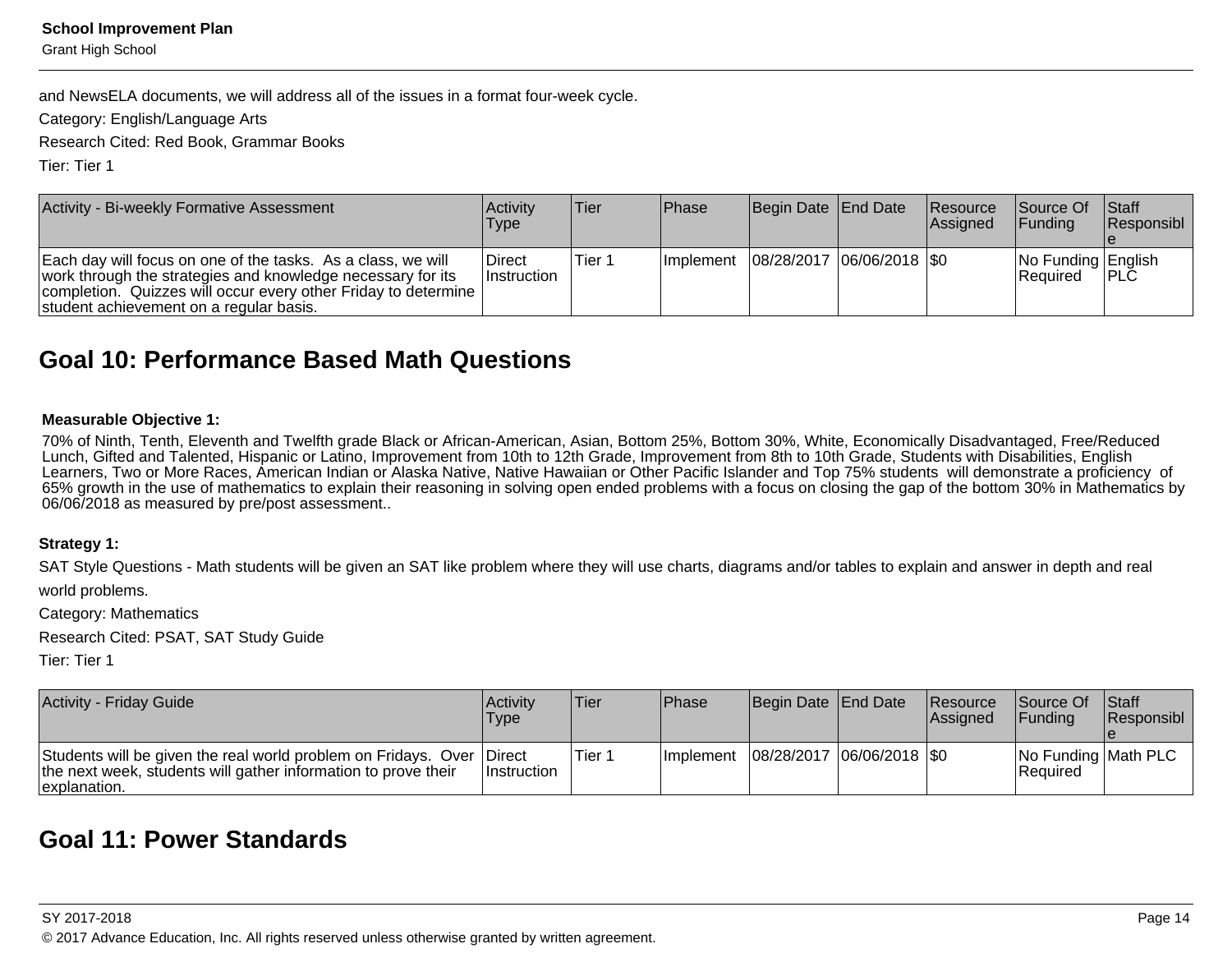#### **Measurable Objective 1:**

70% of Ninth, Tenth, Eleventh and Twelfth grade Black or African-American, Asian, Bottom 25%, Bottom 30%, White, Economically Disadvantaged, Free/ReducedLunch, Gifted and Talented, Hispanic or Latino, Improvement from 10th to 12th Grade, Improvement from 8th to 10th Grade, Students with Disabilities, English Learners, Two or More Races, American Indian or Alaska Native, Native Hawaiian or Other Pacific Islander and Top 75% students will demonstrate a proficiency of65% growth in the use of calculator and non-calculator warm up problems with a focus on closing the gap of the bottom 30% in Mathematics by 06/06/2018 asmeasured by student proficiency in the use of problem solving based on growth throughout the year..

#### **Strategy 1:**

Power Standard Formative Assessment - Students will be given power standard warm ups every other week to solve with and without the use of the calculator.

Category: Mathematics

Research Cited: TeamBoard, Online Resources, SAT, PSAT, Common Core State Standards

Tier: Tier 1

| Activity - Problem Solving with Power Standards                                                                                                                                | Activity<br>Type | 'Tier   | <b>Phase</b>      | Begin Date   End Date       | Resource<br><b>Assigned</b> | <b>Source Of</b><br><b>IFunding</b> | <b>Staff</b><br>Responsibl |
|--------------------------------------------------------------------------------------------------------------------------------------------------------------------------------|------------------|---------|-------------------|-----------------------------|-----------------------------|-------------------------------------|----------------------------|
| Power standard warm ups will be displayed through the<br>classroom Elmo and Team Board that students will use to work Instruction<br>through their problem solving strategies. | ∣Direct          | 'Tier 1 | <b>Ilmplement</b> | 08/28/2017  06/06/2018  \$0 |                             | No Funding Math PLC<br>Required     |                            |

### **Goal 12: Math technology**

#### **Measurable Objective 1:**

70% of Ninth, Tenth, Eleventh and Twelfth grade Black or African-American, Asian, Bottom 25%, Bottom 30%, White, Economically Disadvantaged, Free/ReducedLunch, Gifted and Talented, Hispanic or Latino, Improvement from 10th to 12th Grade, Improvement from 8th to 10th Grade, Students with Disabilities, English Learners, Two or More Races, American Indian or Alaska Native, Native Hawaiian or Other Pacific Islander and Top 75% students will demonstrate a proficiency of65% growth in the use of calculator and technology skills related to real world math problems with a focus on closing the gap of the bottom 30% in Mathematics by06/06/2018 as measured by knowledge and understanding of curriculum objectives in formative and summative assessments..

#### **Strategy 1:**

Technology training - All students will be given training on how to use the Ti-Inspire and Desmos iPad calculator to solve multi step problems.

Category: Mathematics

Research Cited: Inspire Calculators, Desmos App, Common Core State Standards

Tier: Tier 1

| Activity<br>Technology Functions | Activity<br>'Type | <b>Tier</b> | <b>Phase</b> | Begin Date End Date |  | Resource<br>Assigned | <b>Source Of</b><br><b>Funding</b> | Staff<br><b>Responsibl</b> |
|----------------------------------|-------------------|-------------|--------------|---------------------|--|----------------------|------------------------------------|----------------------------|
|----------------------------------|-------------------|-------------|--------------|---------------------|--|----------------------|------------------------------------|----------------------------|

#### SY 2017-2018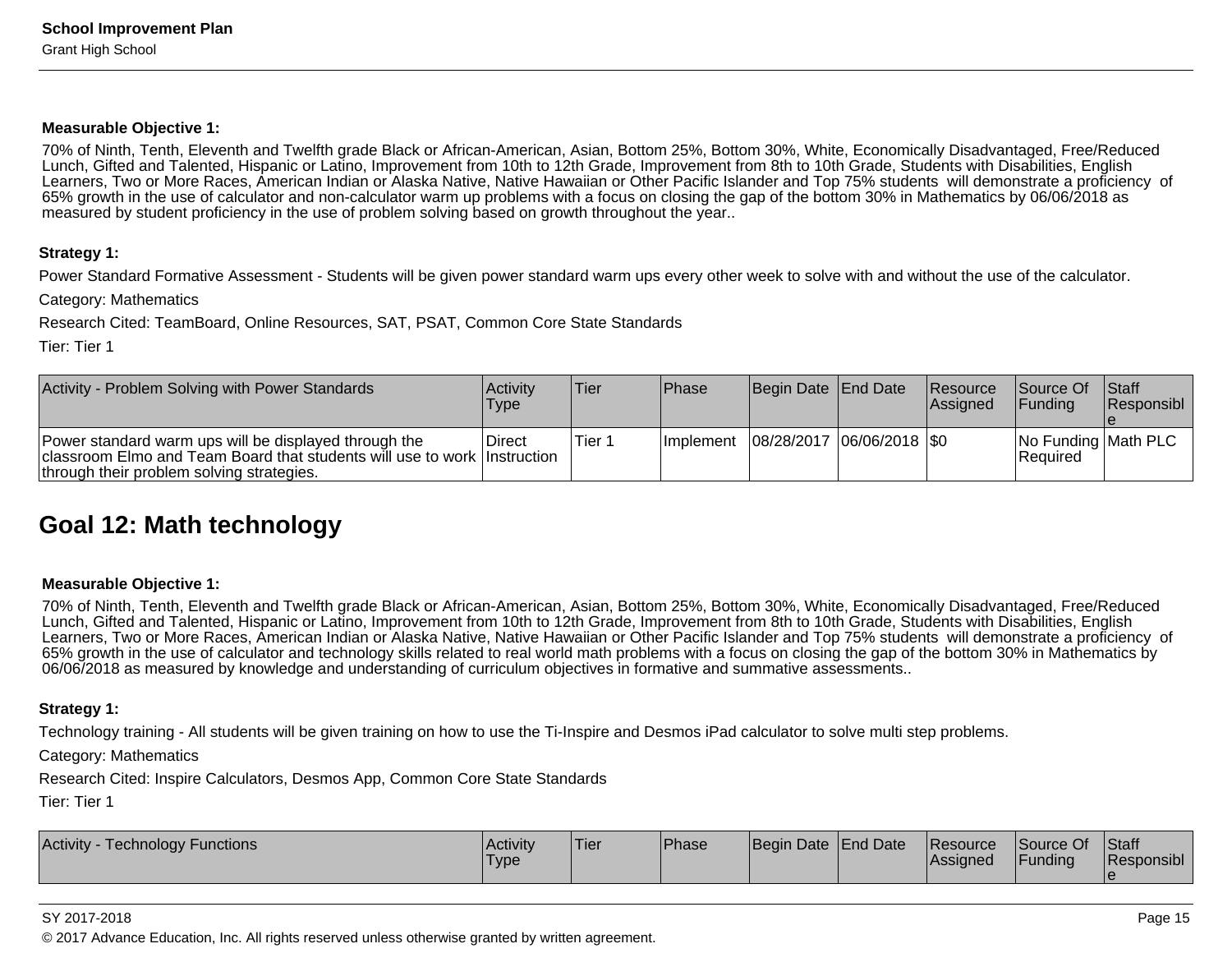Grant High School

| Students will be taught and advised on various functions and<br>uses of both types of technology through the curriculum and<br>linstruction. Students will also learn where and how the<br>technology is used in real world situations. | <b>Direct</b><br>⊺Instruction | ้ Tier ำ | <b>Ilmplement</b> | 08/28/2017  06/06/2018  \$0 |  | <b>No Funding Math PLC</b><br>Reauired |  |
|-----------------------------------------------------------------------------------------------------------------------------------------------------------------------------------------------------------------------------------------|-------------------------------|----------|-------------------|-----------------------------|--|----------------------------------------|--|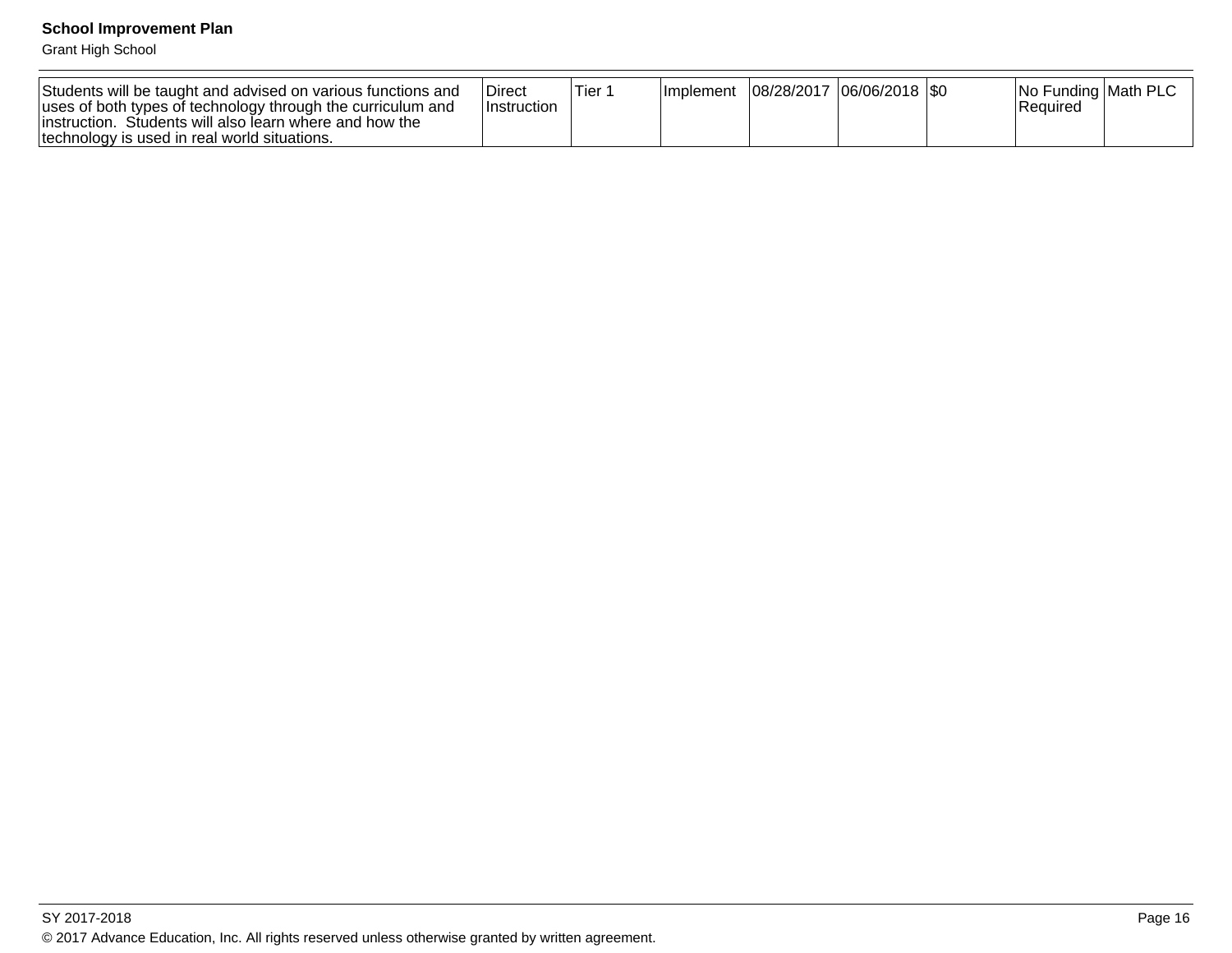## **Activity Summary by Funding Source**

### **Below is a breakdown of your activities by funding source**

#### **General Fund**

| <b>Activity Name</b> | Activity Description                                                                         | <b>Activity</b><br>Type             | 'Tier  | <b>IPhase</b>     | Begin Date End Date |                             | <b>Resource</b><br><b>Assigned</b> | <b>Staff</b><br><b>Responsibl</b> |
|----------------------|----------------------------------------------------------------------------------------------|-------------------------------------|--------|-------------------|---------------------|-----------------------------|------------------------------------|-----------------------------------|
| <b>Journals</b>      | Students will have access to science journals in<br>various form of text and reading levels. | <b>Direct</b><br><b>Instruction</b> | Tier 1 | <b>Ilmplement</b> |                     | 08/28/2017  06/06/2018  \$0 |                                    | Science<br><b>IPLC</b>            |

### **No Funding Required**

| <b>Activity Name</b>                    | <b>Activity Description</b>                                                                                                                                                                                                               | Activity<br><b>Type</b>      | Tier   | Phase     | Begin Date | <b>End Date</b>             | Resource<br>Assigned | <b>Staff</b><br>Responsibl             |
|-----------------------------------------|-------------------------------------------------------------------------------------------------------------------------------------------------------------------------------------------------------------------------------------------|------------------------------|--------|-----------|------------|-----------------------------|----------------------|----------------------------------------|
| Problem Solving with<br>Power Standards | Power standard warm ups will be displayed<br>through the classroom Elmo and Team Board that<br>students will use to work through their problem<br>solving strategies.                                                                     | Direct<br>Instruction        | Tier 1 | Implement | 08/28/2017 | 06/06/2018 \$0              |                      | Math PLC                               |
| Class Reading                           | Students will have a journal/writing that<br>demonstrates a scientist's claim.                                                                                                                                                            | Direct<br>Instruction        | Tier 1 |           |            | 08/28/2017 06/06/2018 \$0   |                      | Science<br><b>PLC</b>                  |
| <b>Primary Documents</b>                | As part of the Social Studies curriculum, students<br>will read and review primary source documents 3<br>to 4 times per semester.                                                                                                         | Direct<br>Instruction        | Tier 1 | Implement | 08/28/2017 | $ 06/06/2018 $ \$0          |                      | Social<br><b>Studies</b><br><b>PLC</b> |
| <b>Technology Functions</b>             | Students will be taught and advised on various<br>functions and uses of both types of technology<br>through the curriculum and instruction. Students<br>will also learn where and how the technology is<br>used in real world situations. | <b>Direct</b><br>Instruction | Tier 1 | Implement | 08/28/2017 | $ 06/06/2018 $ \$0          |                      | Math PLC                               |
| <b>Vocabulary Content</b>               | Students will be immersed in content area<br>vocabulary on a daily basis and be assessed<br>weekly                                                                                                                                        | Direct<br>Instruction        | Tier 1 | Implement |            | 08/28/2017 06/06/2018   \$0 |                      | Social<br><b>Studies</b><br><b>PLC</b> |
| Lab Time                                | Students will have the opportunity to participate in<br>hands-on activities to demonstrate their<br>understanding of the objectives as well as their<br>technical writing skills.                                                         | Direct<br>Instruction        | Tier 1 | Implement | 08/28/2017 | $ 06/06/2018 $ \$0          |                      | Science<br><b>PLC</b>                  |
| <b>Technology Usage</b>                 | Each time there is a persuasive essay to be<br>written, students will be shown the exemplars of<br>other work so that students understand the<br>expectation.                                                                             | Direct<br>Instruction        | Tier 1 | Implement | 08/28/2017 | 06/06/2018 \\$0             |                      | Social<br><b>Studies</b><br><b>PLC</b> |